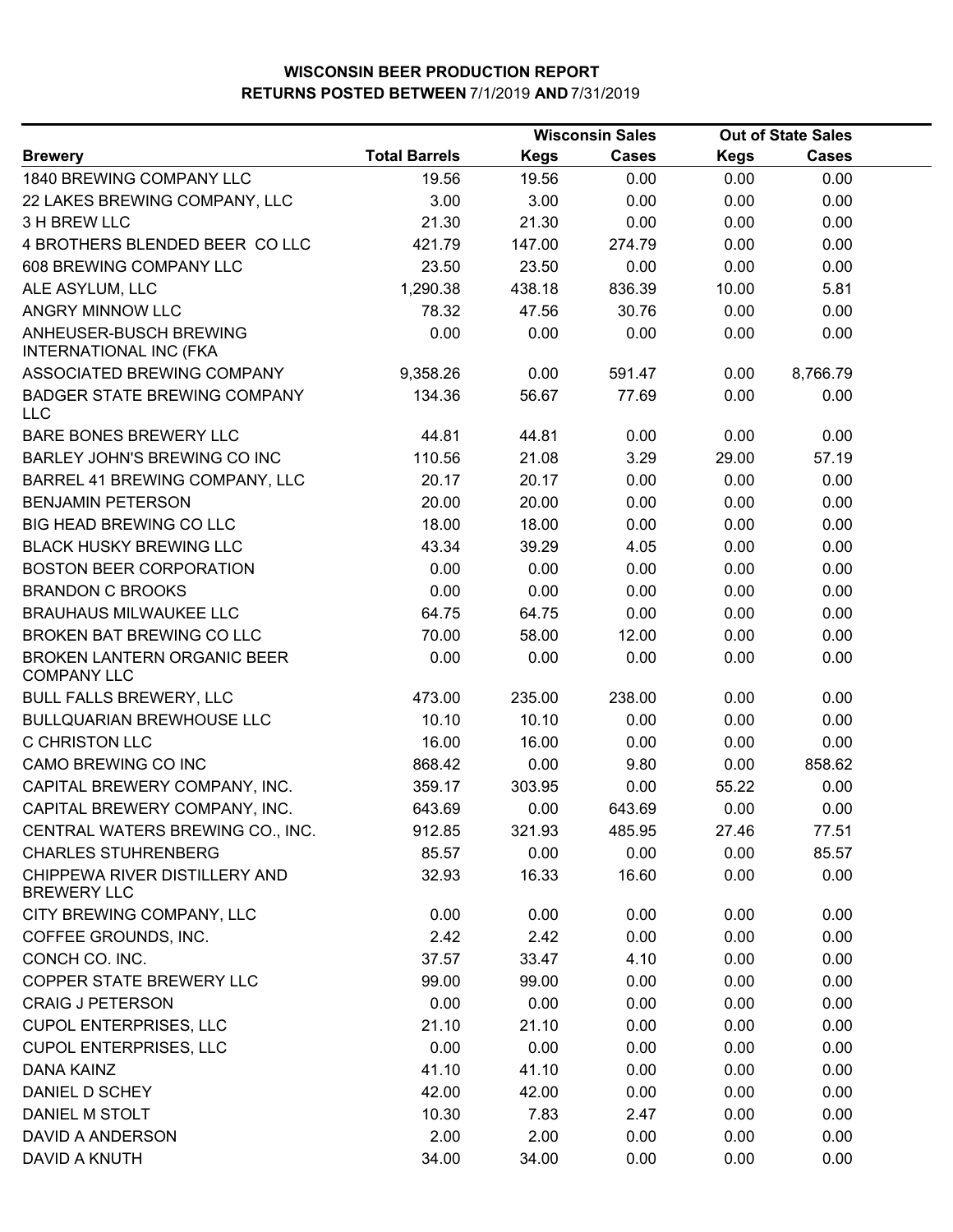|                                                            | <b>Wisconsin Sales</b> |        |        | <b>Out of State Sales</b> |              |  |
|------------------------------------------------------------|------------------------|--------|--------|---------------------------|--------------|--|
| <b>Brewery</b>                                             | <b>Total Barrels</b>   | Kegs   | Cases  | <b>Kegs</b>               | <b>Cases</b> |  |
| <b>DEAD BIRD BREWING COMPANY</b>                           | 0.00                   | 0.00   | 0.00   | 0.00                      | 0.00         |  |
| DEAD BIRD BREWING COMPANY                                  | 0.00                   | 0.00   | 0.00   | 0.00                      | 0.00         |  |
| DELAFIELD BREWHAUS LLC                                     | 51.20                  | 51.20  | 0.00   | 0.00                      | 0.00         |  |
| <b>DELTA BEER LLC</b>                                      | 26.19                  | 25.71  | 0.48   | 0.00                      | 0.00         |  |
| <b>DENNIS E ERB</b>                                        | 4.00                   | 4.00   | 0.00   | 0.00                      | 0.00         |  |
| DIAGEO AMERICAS SUPPLY INC                                 | 27,702.74              | 0.00   | 0.00   | 0.00                      | 27,702.74    |  |
| DJ FEDDERLY MANAGEMENT<br><b>CONSULTANT LLC</b>            | 0.00                   | 0.00   | 0.00   | 0.00                      | 0.00         |  |
| DOOR COUNTY BREWING CO LLC                                 | 256.00                 | 256.00 | 0.00   | 0.00                      | 0.00         |  |
| DRIFTLESS BREWING COMPANY LLC                              | 48.00                  | 48.00  | 0.00   | 0.00                      | 0.00         |  |
| DRIFTLESS PURE LLC                                         | 2.71                   | 2.71   | 0.00   | 0.00                      | 0.00         |  |
| DUBS BREW, LLC                                             | 11.25                  | 11.25  | 0.00   | 0.00                      | 0.00         |  |
| <b>DUBUQUE BREWING &amp; MALTING</b><br><b>COMPANY LLC</b> | 0.00                   | 0.00   | 0.00   | 0.00                      | 0.00         |  |
| DUESTERBECK'S BREWING COMPANY,<br><b>LLC</b>               | 0.00                   | 0.00   | 0.00   | 0.00                      | 0.00         |  |
| EAGLE TRACE BREWING COMPANY<br><b>LLC</b>                  | 0.00                   | 0.00   | 0.00   | 0.00                      | 0.00         |  |
| EAGLE TRACE BREWING COMPANY<br><b>LLC</b>                  | 140.66                 | 81.17  | 59.49  | 0.00                      | 0.00         |  |
| <b>EAST TROY BREWERY CO</b>                                | 40.00                  | 40.00  | 0.00   | 0.00                      | 0.00         |  |
| <b>EGR LLC</b>                                             | 12.00                  | 12.00  | 0.00   | 0.00                      | 0.00         |  |
| <b>EMPRIZE BREWING LLC</b>                                 | 0.00                   | 0.00   | 0.00   | 0.00                      | 0.00         |  |
| ENLIGHTENED BREWING COMPANY<br>LLC.                        | 0.00                   | 0.00   | 0.00   | 0.00                      | 0.00         |  |
| ENLIGHTENED BREWING COMPANY<br>LLC.                        | 0.00                   | 0.00   | 0.00   | 0.00                      | 0.00         |  |
| <b>ESSER DISTRIBUTING CO INC</b>                           | 0.00                   | 0.00   | 0.00   | 0.00                      | 0.00         |  |
| FERMENTORIUM BEVERAGE<br><b>COMPANY LLC</b>                | 120.10                 | 65.99  | 54.11  | 0.00                      | 0.00         |  |
| FFATS BREWING COMPANY, LLC                                 | 6.00                   | 6.00   | 0.00   | 0.00                      | 0.00         |  |
| FIFTH WARD BREWING COMPANY LLC                             | 51.73                  | 51.73  | 0.00   | 0.00                      | 0.00         |  |
| FIVE STAR BREWING CO INC.                                  | 114.74                 | 0.00   | 5.66   | 0.00                      | 109.08       |  |
| FLIX ENTERTAINMENT LLC                                     | 52.20                  | 52.20  | 0.00   | 0.00                      | 0.00         |  |
| FOX RIVER BREWING COMPANY II, LLC                          | 281.39                 | 281.39 | 0.00   | 0.00                      | 0.00         |  |
| FOX RIVER BREWING COMPANY, LLC                             | 234.26                 | 234.26 | 0.00   | 0.00                      | 0.00         |  |
| FOXTOWN-GBC, INC.                                          | 0.50                   | 0.50   | 0.00   | 0.00                      | 0.00         |  |
| <b>FRESAR INC</b>                                          | 0.58                   | 0.58   | 0.00   | 0.00                      | 0.00         |  |
| <b>FULTON LLC</b>                                          | 39.92                  | 12.00  | 27.92  | 0.00                      | 0.00         |  |
| <b>G5 BREWING COMPANY LLC</b>                              | 64.50                  | 64.50  | 0.00   | 0.00                      | 0.00         |  |
| <b>GATHERING PLACE BREWING</b><br><b>COMPANY LLC</b>       | 42.50                  | 42.50  | 0.00   | 0.00                      | 0.00         |  |
| GD3, LLC                                                   | 244.30                 | 244.30 | 0.00   | 0.00                      | 0.00         |  |
| GD4, LLC                                                   | 111.90                 | 111.90 | 0.00   | 0.00                      | 0.00         |  |
| <b>GEORGE BREGAR</b>                                       | 39.92                  | 39.92  | 0.00   | 0.00                      | 0.00         |  |
| <b>GIANT JONES BREWING LLC</b>                             | 12.94                  | 12.94  | 0.00   | 0.00                      | 0.00         |  |
| GJS SALES, INC.                                            | 859.00                 | 0.00   | 859.00 | 0.00                      | 0.00         |  |
| <b>GOOD CITY BREWING LLC</b>                               | 0.00                   | 0.00   | 0.00   | 0.00                      | 0.00         |  |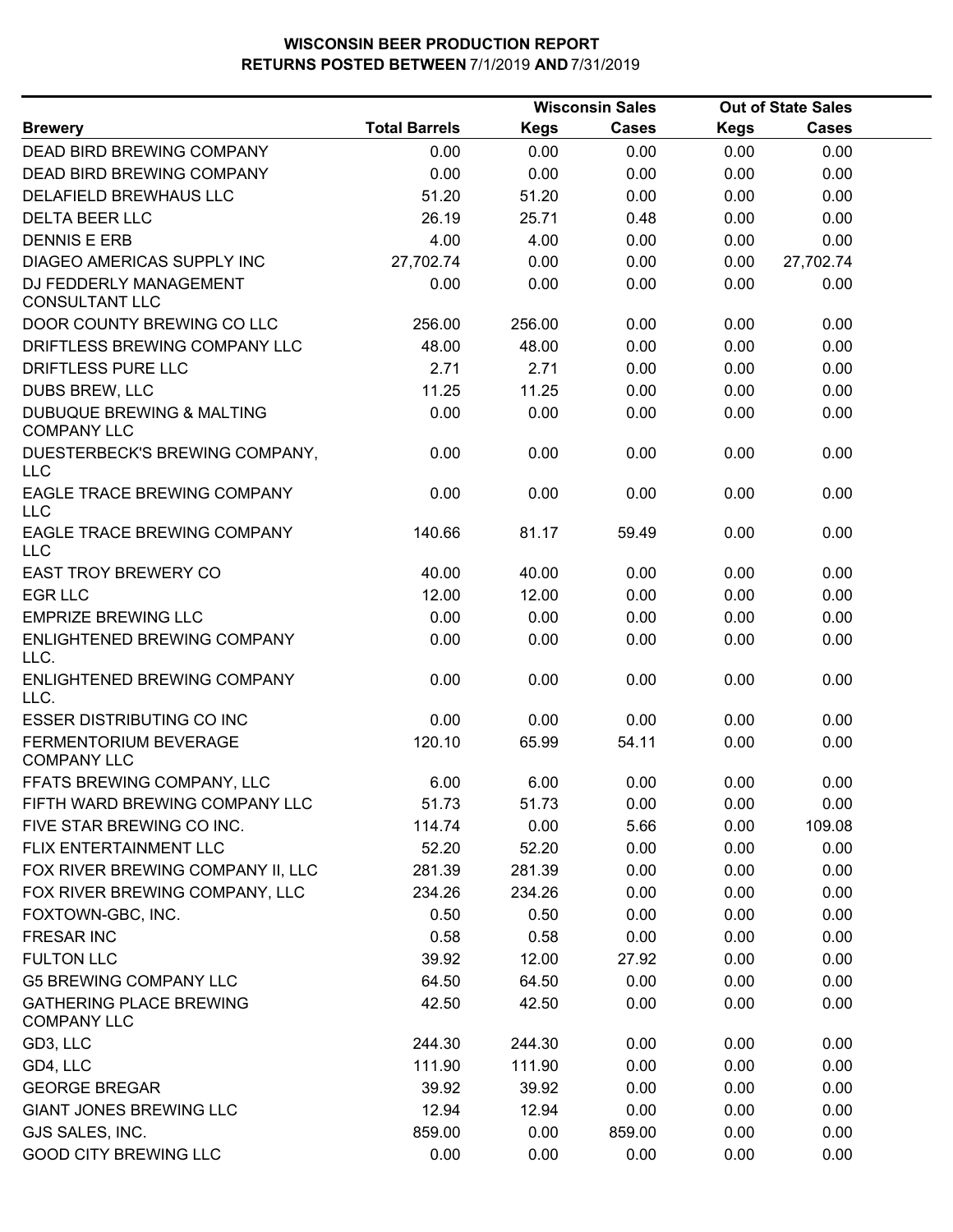|                                                 |                      |             | <b>Wisconsin Sales</b> |             | <b>Out of State Sales</b> |  |
|-------------------------------------------------|----------------------|-------------|------------------------|-------------|---------------------------|--|
| <b>Brewery</b>                                  | <b>Total Barrels</b> | <b>Kegs</b> | Cases                  | <b>Kegs</b> | <b>Cases</b>              |  |
| <b>GOOD CITY BREWING LLC</b>                    | 991.82               | 510.17      | 481.65                 | 0.00        | 0.00                      |  |
| <b>GRANT PAULY</b>                              | 824.77               | 415.34      | 370.27                 | 25.67       | 13.49                     |  |
| <b>GRAY BREWING CO.</b>                         | 101.61               | 57.08       | 26.05                  | 8.17        | 10.31                     |  |
| <b>GREEN BAY BREWING COMPANY</b>                | 562.03               | 237.23      | 324.80                 | 0.00        | 0.00                      |  |
| <b>GREENVIEW BREWING LLC</b>                    | 24.86                | 13.24       | 11.62                  | 0.00        | 0.00                      |  |
| <b>GREGORY YORK</b>                             | 12.71                | 12.71       | 0.00                   | 0.00        | 0.00                      |  |
| <b>GULL DAM BREWING, INC.</b>                   | 0.00                 | 0.00        | 0.00                   | 0.00        | 0.00                      |  |
| <b>GUY R LILJA</b>                              | 0.00                 | 0.00        | 0.00                   | 0.00        | 0.00                      |  |
| HACIENDA BREWING CO., LLC                       | 102.00               | 102.00      | 0.00                   | 0.00        | 0.00                      |  |
| HIGHHOLDER BREWING COMPANY,<br><b>LLC</b>       | 0.00                 | 0.00        | 0.00                   | 0.00        | 0.00                      |  |
| HILLSBORO BREWING COMPANY LLC                   | 112.53               | 50.00       | 62.53                  | 0.00        | 0.00                      |  |
| HOOPS OF DANE COUNTY, INC.                      | 0.00                 | 0.00        | 0.00                   | 0.00        | 0.00                      |  |
| HOOPS OF DANE COUNTY, INC.                      | 0.00                 | 0.00        | 0.00                   | 0.00        | 0.00                      |  |
| HOOPS OF DANE COUNTY, INC.                      | 0.00                 | 0.00        | 0.00                   | 0.00        | 0.00                      |  |
| HOP & BARREL BREWING COMPANY,<br><b>LLC</b>     | 98.74                | 61.50       | 37.24                  | 0.00        | 0.00                      |  |
| HOP HAUS BREWING COMPANY LLC                    | 20.00                | 20.00       | 0.00                   | 0.00        | 0.00                      |  |
| HOP HAUS BREWING COMPANY LLC                    | 0.00                 | 0.00        | 0.00                   | 0.00        | 0.00                      |  |
| HORNELL BREWING CO INC                          | 0.00                 | 0.00        | 0.00                   | 0.00        | 0.00                      |  |
| <b>INVENTORS BREWPUB LLC</b>                    | 10.88                | 10.88       | 0.00                   | 0.00        | 0.00                      |  |
| <b>ISAAC SHOWAKI</b>                            | 1,492.48             | 270.14      | 1,222.34               | 0.00        | 0.00                      |  |
| JACQUELYN FORBES KEARNS                         | 25.00                | 25.00       | 0.00                   | 0.00        | 0.00                      |  |
| <b>JAMES METZ</b>                               | 23.74                | 23.74       | 0.00                   | 0.00        | 0.00                      |  |
| <b>JEAN M LANE</b>                              | 25.81                | 25.81       | 0.00                   | 0.00        | 0.00                      |  |
| <b>JEREMY BEACH</b>                             | 0.00                 | 0.00        | 0.00                   | 0.00        | 0.00                      |  |
| <b>JOHN JAGEMANN</b>                            | 0.00                 | 0.00        | 0.00                   | 0.00        | 0.00                      |  |
| <b>JONATHAN CHRISTIANSEN</b>                    | 8.31                 | 1.16        | 7.15                   | 0.00        | 0.00                      |  |
| KARBEN4 BREWING LLC                             | 825.85               | 290.45      | 535.40                 | 0.00        | 0.00                      |  |
| KATCHEVER & CO LLC                              | 469.06               | 223.00      | 246.06                 | 0.00        | 0.00                      |  |
| KELLERMEISTER BEVERAGES, LLC                    | 68.01                | 57.01       | 11.00                  | 0.00        | 0.00                      |  |
| KOWALSKE BREWING LLC                            | 3.92                 | 3.92        | 0.00                   | 0.00        | 0.00                      |  |
| KOWALSKE BREWING LLC                            | 13.00                | 13.00       | 0.00                   | 0.00        | 0.00                      |  |
| KRIER FOODS, INC.                               | 0.00                 | 0.00        | 0.00                   | 0.00        | 0.00                      |  |
| <b>KUL BREWING LLC</b>                          | 888.49               | 11.50       | 876.99                 | 0.00        | 0.00                      |  |
| <b>LACROSSE BREWING LLC</b>                     | 821.82               | 1.00        | 209.94                 | 0.50        | 610.38                    |  |
| LAKEFRONT BREWERY, INC.                         | 0.00                 | 0.00        | 0.00                   | 0.00        | 0.00                      |  |
| LAKEFRONT BREWERY, INC.                         | 3,962.58             | 1,389.92    | 2,030.74               | 56.17       | 485.75                    |  |
| LAKEWALK BREWERY AND CAFE<br><b>COMPANY</b>     | 23.00                | 23.00       | 0.00                   | 0.00        | 0.00                      |  |
| LAZY MONK BREWING LLC                           | 35.81                | 23.62       | 12.19                  | 0.00        | 0.00                      |  |
| LEE BURGESS                                     | 0.00                 | 0.00        | 0.00                   | 0.00        | 0.00                      |  |
| LEFFEL ROOTS, LLC                               | 0.00                 | 0.00        | 0.00                   | 0.00        | 0.00                      |  |
| <b>LEVI FUNK</b>                                | 23.71                | 11.61       | 12.10                  | 0.00        | 0.00                      |  |
| LHM BREW PUB, LLC                               | 12.83                | 12.83       | 0.00                   | 0.00        | 0.00                      |  |
| LOOKING FOR GROUP BREWING<br><b>MADISON LLC</b> | 0.00                 | 0.00        | 0.00                   | 0.00        | 0.00                      |  |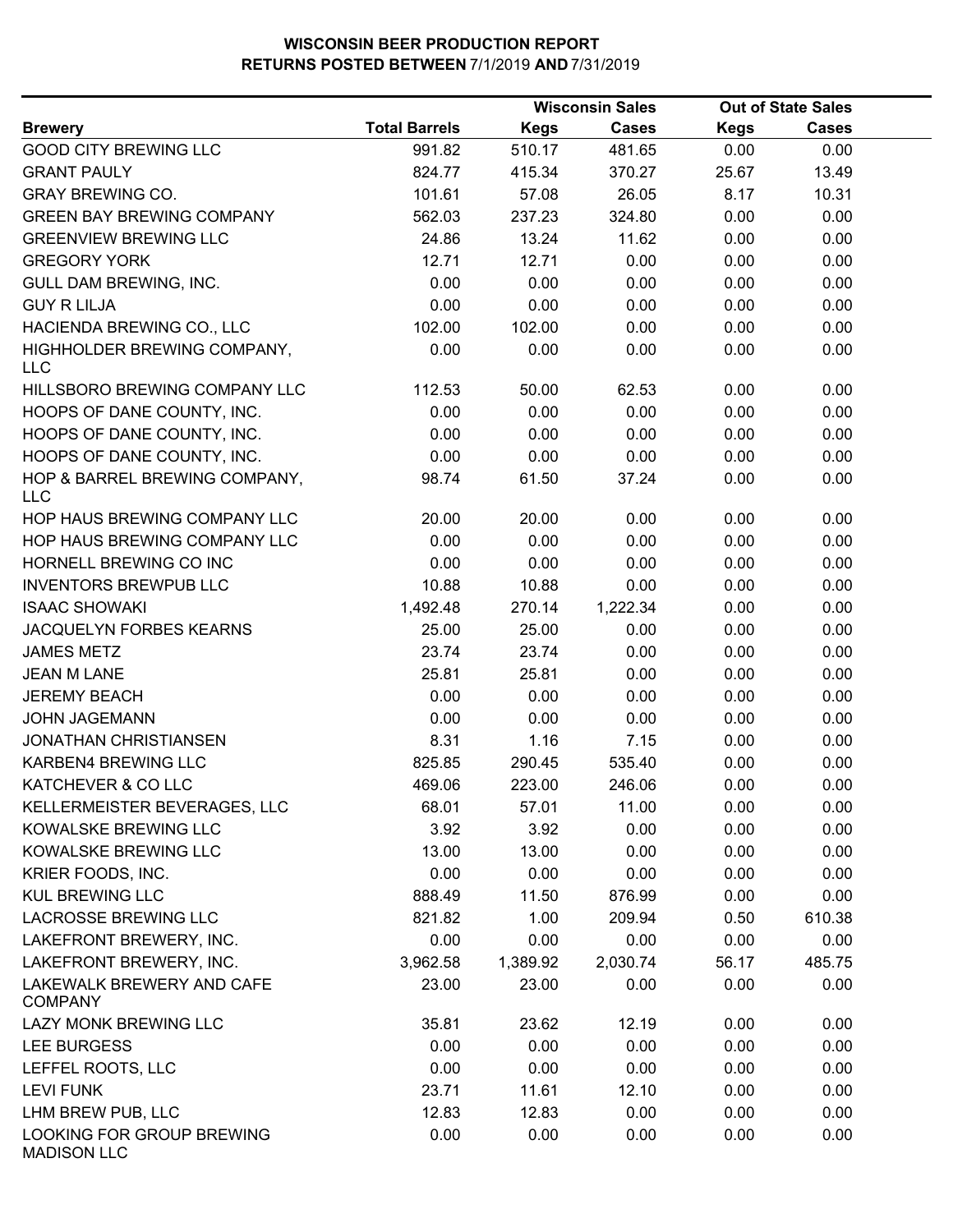|                                                 |                      |             | <b>Wisconsin Sales</b> |             | <b>Out of State Sales</b> |  |
|-------------------------------------------------|----------------------|-------------|------------------------|-------------|---------------------------|--|
| <b>Brewery</b>                                  | <b>Total Barrels</b> | <b>Kegs</b> | <b>Cases</b>           | <b>Kegs</b> | <b>Cases</b>              |  |
| LOST ISLAND WINE LLC                            | 5.80                 | 5.80        | 0.00                   | 0.00        | 0.00                      |  |
| LUCETTE BREWING COMPANY LLC                     | 58.16                | 41.50       | 16.66                  | 0.00        | 0.00                      |  |
| LUCKYS 1313 BREW PUB INVESTOR<br><b>LLC</b>     | 9.20                 | 9.20        | 0.00                   | 0.00        | 0.00                      |  |
| LUCKYS 1313 BREW PUB INVESTOR<br><b>LLC</b>     | 0.00                 | 0.00        | 0.00                   | 0.00        | 0.00                      |  |
| LUCKYS 1313 BREW PUB INVESTOR<br><b>LLC</b>     | 0.00                 | 0.00        | 0.00                   | 0.00        | 0.00                      |  |
| <b>MAG ENTERTAINMENT LLC</b>                    | 1.00                 | 1.00        | 0.00                   | 0.00        | 0.00                      |  |
| MARK ANTHONY BREWING INC                        | 146,008.45           | 0.00        | 12,825.48              | 0.00        | 133,182.97                |  |
| <b>MATTHEW J GEARY</b>                          | 32.17                | 12.24       | 19.93                  | 0.00        | 0.00                      |  |
| MCFLESHMAN'S BREWING CO., LLC.                  | 31.27                | 31.27       | 0.00                   | 0.00        | 0.00                      |  |
| MCKENZIE RIVER BREWING COMPANY,<br><b>LLC</b>   | 0.00                 | 0.00        | 0.00                   | 0.00        | 0.00                      |  |
| MCZ'S BREWING, LLC                              | 1.90                 | 1.90        | 0.00                   | 0.00        | 0.00                      |  |
| MELMS BREWING COMPANY INC                       | 10.00                | 10.00       | 0.00                   | 0.00        | 0.00                      |  |
| MICHAEL CHRISTENSON                             | 47.00                | 47.00       | 0.00                   | 0.00        | 0.00                      |  |
| <b>MICHAEL K BRENNER</b>                        | 0.00                 | 0.00        | 0.00                   | 0.00        | 0.00                      |  |
| MICHAEL W ZUPKE                                 | 0.00                 | 0.00        | 0.00                   | 0.00        | 0.00                      |  |
| MILLERCOORS LLC                                 | 835.83               | 0.00        | 0.00                   | 0.00        | 835.83                    |  |
| MILLERCOORS LLC                                 | 606,927.08           | 14,959.17   | 149,064.45             | 49,731.32   | 393,172.14                |  |
| MILLERCOORS USA LLC                             | 0.00                 | 0.00        | 0.00                   | 0.00        | 0.00                      |  |
| MILWAUKEE BREWING COMPANY                       | 60.70                | 60.70       | 0.00                   | 0.00        | 0.00                      |  |
| MILWAUKEE BREWING COMPANY                       | 0.00                 | 0.00        | 0.00                   | 0.00        | 0.00                      |  |
| MILWAUKEE BREWING COMPANY                       | 1,121.22             | 451.45      | 611.90                 | 16.75       | 41.12                     |  |
| MINOCQUA BREWING CO INC                         | 54.00                | 54.00       | 0.00                   | 0.00        | 0.00                      |  |
| <b>MISSION BREWERY INC</b>                      | 0.00                 | 0.00        | 0.00                   | 0.00        | 0.00                      |  |
| MOBCRAFT BEER INC                               | 161.59               | 104.22      | 57.37                  | 0.00        | 0.00                      |  |
| MODICUM BREWING LLC                             | 14.10                | 12.25       | 1.85                   | 0.00        | 0.00                      |  |
| MOOSEJAW PIZZA & BREWING CO LLC                 | 121.10               | 107.31      | 13.79                  | 0.00        | 0.00                      |  |
| MOUNTAIN CREST SRL LLC                          | 4,760.86             | 192.75      | 885.28                 | 27.00       | 3,655.83                  |  |
| MPJ MANAGEMENT, LLC                             | 0.00                 | 0.00        | 0.00                   | 0.00        | 0.00                      |  |
| <b>NATHAN R WARNKE</b>                          | 17.60                | 17.60       | 0.00                   | 0.00        | 0.00                      |  |
| <b>NEW BARONS BREWING</b><br><b>COOPERATIVE</b> | 3.50                 | 3.50        | 0.00                   | 0.00        | 0.00                      |  |
| NEW GLARUS BREWING COMPANY                      | 25,169.04            | 7,006.00    | 18,163.04              | 0.00        | 0.00                      |  |
| NEW GLARUS BREWING COMPANY                      | 694.15               | 84.25       | 609.90                 | 0.00        | 0.00                      |  |
| NEW MERIDIAN BEER, LLC                          | 49.00                | 49.00       | 0.00                   | 0.00        | 0.00                      |  |
| NEXT DOOR BREWING LLC                           | 34.27                | 17.50       | 16.77                  | 0.00        | 0.00                      |  |
| NEXT DOOR BREWING LLC                           | 14.77                | 13.61       | 1.16                   | 0.00        | 0.00                      |  |
| NICHOLAS CALAWAY                                | 127.01               | 105.78      | 21.23                  | 0.00        | 0.00                      |  |
| NOBLE ROOTS BREWING COMPANY,<br><b>LLC</b>      | 30.22                | 30.22       | 0.00                   | 0.00        | 0.00                      |  |
| NORTHWOODS BREWING CORP LLC                     | 104.00               | 104.00      | 0.00                   | 0.00        | 0.00                      |  |
| OFF-KILTER BREWING INC                          | 6.08                 | 3.25        | 2.83                   | 0.00        | 0.00                      |  |
| OLD ABE BREWING LLC                             | 6.00                 | 0.00        | 6.00                   | 0.00        | 0.00                      |  |
| OLIPHANT BREWING LLC                            | 81.26                | 60.68       | 0.00                   | 20.58       | 0.00                      |  |
|                                                 |                      |             |                        |             |                           |  |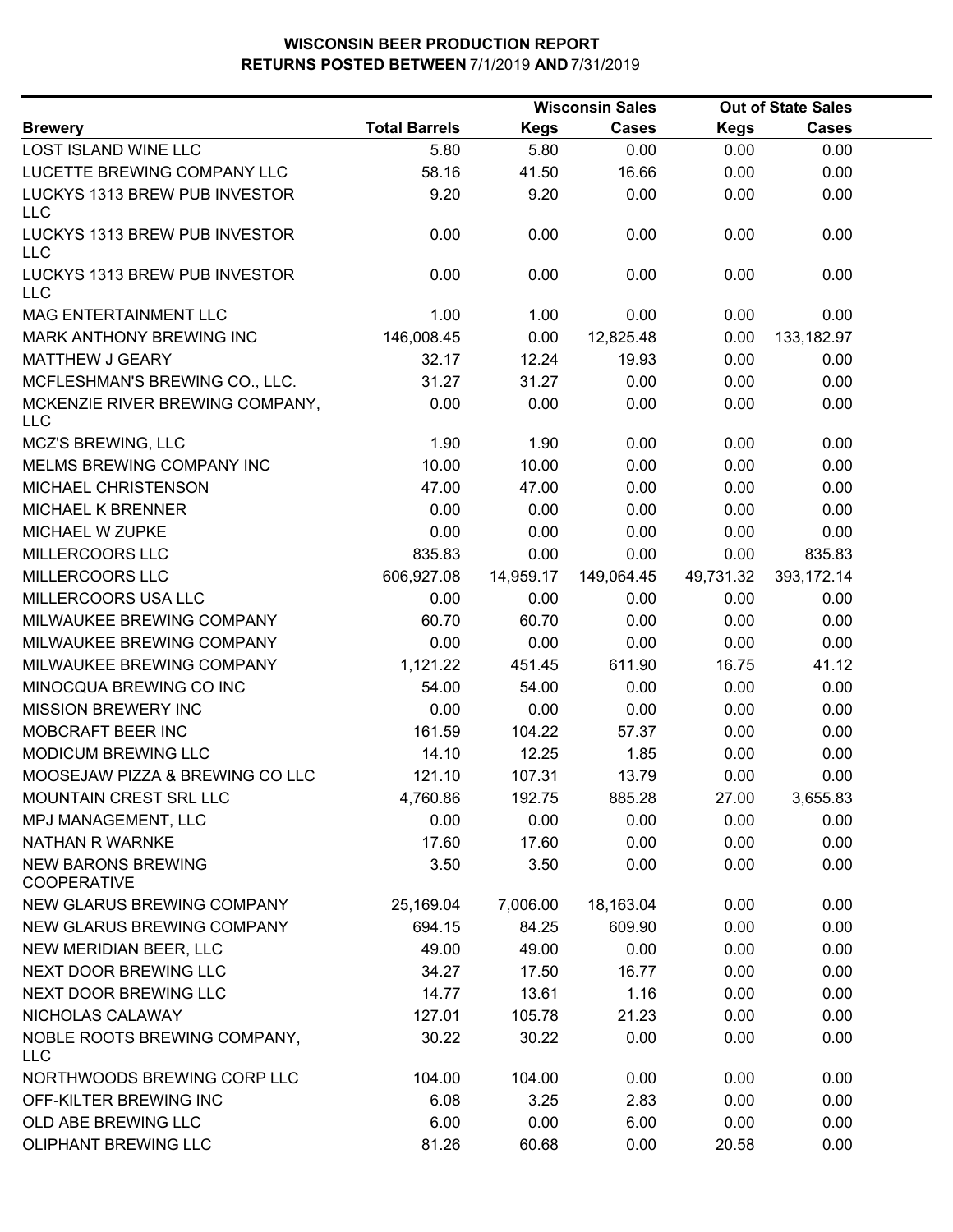|                                                 |                      | <b>Wisconsin Sales</b> |              |             | <b>Out of State Sales</b> |  |
|-------------------------------------------------|----------------------|------------------------|--------------|-------------|---------------------------|--|
| <b>Brewery</b>                                  | <b>Total Barrels</b> | <b>Kegs</b>            | <b>Cases</b> | <b>Kegs</b> | <b>Cases</b>              |  |
| OMBIBULOUS BREWING COMPANY,<br><b>LLC</b>       | 0.00                 | 0.00                   | 0.00         | 0.00        | 0.00                      |  |
| O'SO BREWING COMPANY                            | 338.14               | 154.97                 | 177.70       | 2.20        | 3.27                      |  |
| PABST BREWING COMPANY LLC                       | 0.00                 | 0.00                   | 0.00         | 0.00        | 0.00                      |  |
| PARCHED EAGLE BREWPUB LLC                       | 9.35                 | 9.35                   | 0.00         | 0.00        | 0.00                      |  |
| PATRICK MC INTOSH                               | 0.00                 | 0.00                   | 0.00         | 0.00        | 0.00                      |  |
| PETER H GENTRY                                  | 383.14               | 235.80                 | 147.34       | 0.00        | 0.00                      |  |
| PETER H GENTRY                                  | 7.00                 | 7.00                   | 0.00         | 0.00        | 0.00                      |  |
| PETER PETERSON                                  | 6.00                 | 6.00                   | 0.00         | 0.00        | 0.00                      |  |
| PETSKULL BREWING COMPANY LLC                    | 26.00                | 26.00                  | 0.00         | 0.00        | 0.00                      |  |
| PHUSION PROJECTS LLC                            | 46,965.22            | 0.00                   | 484.72       | 0.00        | 46,480.50                 |  |
| PITCHFORK BREWING LLC                           | 15.21                | 15.21                  | 0.00         | 0.00        | 0.00                      |  |
| PLYMOUTH BREWING COMPANY LLC                    | 34.72                | 34.72                  | 0.00         | 0.00        | 0.00                      |  |
| POTOSI BREWING COMPANY                          | 2,231.46             | 360.45                 | 797.11       | 374.10      | 699.80                    |  |
| POTOSI BREWING COMPANY                          | 39.20                | 39.20                  | 0.00         | 0.00        | 0.00                      |  |
| R' NOGGIN BREWING LLC                           | 45.00                | 44.00                  | 1.00         | 0.00        | 0.00                      |  |
| <b>RACINE BREWING COMPANY</b>                   | 14.25                | 14.25                  | 0.00         | 0.00        | 0.00                      |  |
| RAIL HOUSE PROPERTIES LLC                       | 24.00                | 24.00                  | 0.00         | 0.00        | 0.00                      |  |
| RAISED GRAIN BREWING COMPANY<br><b>LLC</b>      | 0.00                 | 0.00                   | 0.00         | 0.00        | 0.00                      |  |
| RAISED GRAIN BREWING COMPANY<br><b>LLC</b>      | 428.01               | 222.17                 | 205.84       | 0.00        | 0.00                      |  |
| <b>RANDOLPH OSKEY</b>                           | 17.45                | 17.45                  | 0.00         | 0.00        | 0.00                      |  |
| RANDYS FUNHUNTERS BREWERY INC                   | 6.00                 | 6.00                   | 0.00         | 0.00        | 0.00                      |  |
| REBELLION BREWING HOLDING<br><b>COMPANY INC</b> | 20.25                | 20.25                  | 0.00         | 0.00        | 0.00                      |  |
| REGAL BRAU BREWING COMPANY LLC                  | 687.33               | 0.00                   | 43.34        | 0.00        | 643.99                    |  |
| REVOLVER BREWING LLC                            | 0.00                 | 0.00                   | 0.00         | 0.00        | 0.00                      |  |
| RHINELANDER BREWING CO LLC                      | 30.18                | 13.23                  | 16.95        | 0.00        | 0.00                      |  |
| RHINELANDER BREWING CO LLC                      | 6,451.77             | 10.00                  | 252.11       | 0.00        | 6,189.66                  |  |
| RICHARD JOSEPH                                  | 77.50                | 42.40                  | 35.10        | 0.00        | 0.00                      |  |
| RICHARD JOSEPH                                  | 0.00                 | 0.00                   | 0.00         | 0.00        | 0.00                      |  |
| <b>RICHARD R TUESCHER</b>                       | 4.00                 | 4.00                   | 0.00         | 0.00        | 0.00                      |  |
| <b>RIGHT BAUER LLC</b>                          | 12.40                | 12.40                  | 0.00         | 0.00        | 0.00                      |  |
| RIO LOBO LLC                                    | 0.00                 | 0.00                   | 0.00         | 0.00        | 0.00                      |  |
| <b>ROBERT A LARSON</b>                          | 188.22               | 97.33                  | 81.21        | 3.00        | 6.68                      |  |
| ROCKY REEF BREWING COMPANY                      | 70.41                | 70.41                  | 0.00         | 0.00        | 0.00                      |  |
| <b>ROGER MILLER</b>                             | 17.87                | 14.39                  | 3.48         | 0.00        | 0.00                      |  |
| <b>ROSS M NELSON</b>                            | 2.00                 | 2.00                   | 0.00         | 0.00        | 0.00                      |  |
| ROUND MAN BREWING CO., LLC                      | 25.33                | 25.33                  | 0.00         | 0.00        | 0.00                      |  |
| ROWLAND'S CALUMET BREWING CO.,<br>INC.          | 12.00                | 12.00                  | 0.00         | 0.00        | 0.00                      |  |
| ROWLAND'S CALUMET BREWING CO.,<br>INC.          | 0.00                 | 0.00                   | 0.00         | 0.00        | 0.00                      |  |
| RUSH RIVER BREWING LLC                          | 186.09               | 39.81                  | 43.45        | 68.50       | 34.33                     |  |
| SAND CREEK BREWING CO LLC                       | 0.00                 | 0.00                   | 0.00         | 0.00        | 0.00                      |  |
| SAWMILL BREWING CO INC                          | 42.45                | 42.45                  | 0.00         | 0.00        | 0.00                      |  |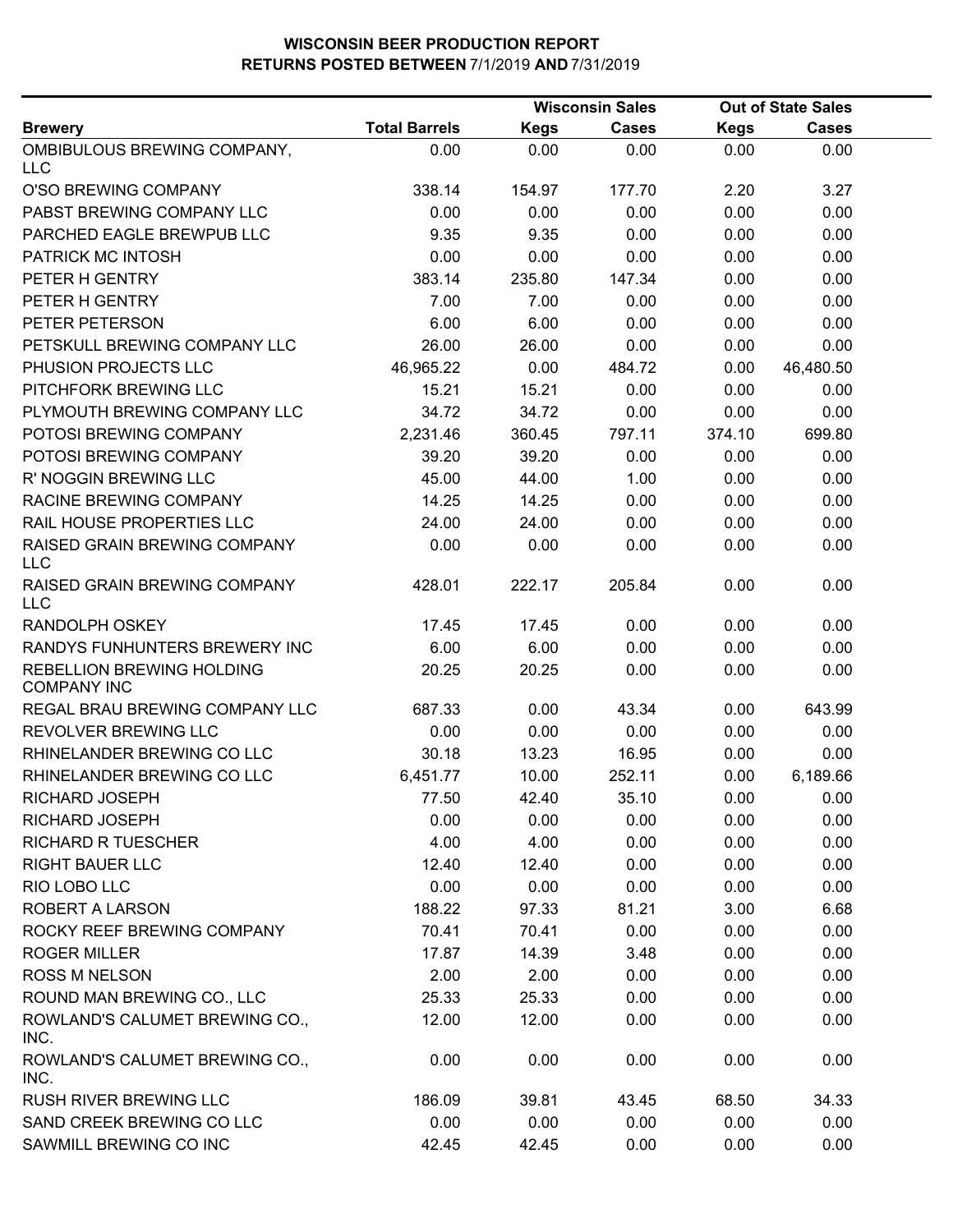|                                                        |                      | <b>Wisconsin Sales</b> |              | <b>Out of State Sales</b> |              |  |
|--------------------------------------------------------|----------------------|------------------------|--------------|---------------------------|--------------|--|
| <b>Brewery</b>                                         | <b>Total Barrels</b> | <b>Kegs</b>            | <b>Cases</b> | <b>Kegs</b>               | <b>Cases</b> |  |
| SAWMILL LOGGER ENTERPRISES LLC                         | 0.00                 | 0.00                   | 0.00         | 0.00                      | 0.00         |  |
| SLEEMAN BREWING COMPANY USA<br><b>INC</b>              | 7,422.32             | 25.03                  | 537.19       | $-25.03$                  | 6,885.13     |  |
| <b>SLOCUM LLC</b>                                      | 84.30                | 84.30                  | 0.00         | 0.00                      | 0.00         |  |
| SONNY'S PIZZERIA LLC                                   | 12.00                | 12.00                  | 0.00         | 0.00                      | 0.00         |  |
| SOUTH SHORE BREWERY, INC.                              | 204.79               | 73.86                  | 112.22       | 10.00                     | 8.71         |  |
| SOUTH SHORE BREWERY, INC.                              | 72.83                | 72.83                  | 0.00         | 0.00                      | 0.00         |  |
| <b>SPB LLC</b>                                         | 3,514.10             | 481.00                 | 1,047.11     | 128.25                    | 1,857.74     |  |
| SPRECHER BREWING COMPANY, INC.                         | 479.98               | 324.38                 | 155.60       | 0.00                      | 0.00         |  |
| STARBOARD BREWING COMPANY LLC                          | 11.00                | 11.00                  | 0.00         | 0.00                      | 0.00         |  |
| <b>STEPHEN B ZINK</b>                                  | 3.50                 | 3.50                   | 0.00         | 0.00                      | 0.00         |  |
| STILLMANK BREWING COMPANY                              | 99.16                | 48.60                  | 50.56        | 0.00                      | 0.00         |  |
| STONE ARCH BREWPUB INC.                                | 189.51               | 189.51                 | 0.00         | 0.00                      | 0.00         |  |
| SUNSHINE BREWING COMPANY LLC                           | 35.00                | 35.00                  | 0.00         | 0.00                      | 0.00         |  |
| SUNSHINE BREWING COMPANY LLC                           | 0.00                 | 0.00                   | 0.00         | 0.00                      | 0.00         |  |
| SWINGING BRIDGE BREWING<br><b>COMPANY</b>              | 17.30                | 16.50                  | 0.80         | 0.00                      | 0.00         |  |
| SWITCHGEAR BREWING COMPANY<br><b>LLC</b>               | 18.50                | 18.50                  | 0.00         | 0.00                      | 0.00         |  |
| <b>TERRAPIN BEER COMPANY LLC</b>                       | 0.00                 | 0.00                   | 0.00         | 0.00                      | 0.00         |  |
| THE BRONX BREWERY, LLC                                 | 0.00                 | 0.00                   | 0.00         | 0.00                      | 0.00         |  |
| THE EAU CLAIRE BREWING PROJECT<br><b>LLC</b>           | 291.13               | 44.50                  | 165.41       | 7.50                      | 73.72        |  |
| THE EXPLORIUM BREWPUB LLC                              | 115.81               | 115.81                 | 0.00         | 0.00                      | 0.00         |  |
| THE GD 2, LLC                                          | 53.03                | 53.03                  | 0.00         | 0.00                      | 0.00         |  |
| THE GREAT DANE PUB AND BREWING<br>COMPANY, INC.        | 170.39               | 170.39                 | 0.00         | 0.00                      | 0.00         |  |
| THE LONE GIRL BREWING COMPANY -<br><b>WAUNAKEE LLC</b> | 70.75                | 70.75                  | 0.00         | 0.00                      | 0.00         |  |
| THE MCKENZIE RIVER CORPORATION                         | 0.00                 | 0.00                   | 0.00         | 0.00                      | 0.00         |  |
| THIRD SPACE BREWING LLC                                | 866.88               | 345.83                 | 521.05       | 0.00                      | 0.00         |  |
| THUMB KNUCKLE BREWING COMPANY                          | 0.00                 | 0.00                   | 0.00         | 0.00                      | 0.00         |  |
| TIMOTHY M NELSON                                       | 212.55               | 212.55                 | 0.00         | 0.00                      | 0.00         |  |
| TITLETOWN BREWING CO LLC                               | 346.99               | 180.45                 | 166.54       | 0.00                      | 0.00         |  |
| <b>TOM PORTER</b>                                      | 219.10               | 219.10                 | 0.00         | 0.00                      | 0.00         |  |
| TOPPLING GOLIATH INC                                   | 0.00                 | 0.00                   | 0.00         | 0.00                      | 0.00         |  |
| TRIBUTE BREWING COMPANY LLC                            | 89.61                | 44.63                  | 44.98        | 0.00                      | 0.00         |  |
| TURTLE STACK BREWERY, LLC                              | 30.33                | 30.33                  | 0.00         | 0.00                      | 0.00         |  |
| TWELVE5 BEVERAGE CO., LLC                              | 0.00                 | 0.00                   | 0.00         | 0.00                      | 0.00         |  |
| UNITED BRANDS COMPANY INC                              | 71.54                | 0.00                   | 71.54        | 0.00                      | 0.00         |  |
| UNIVERSAL SALES INC                                    | 1,030.85             | 10.00                  | 82.36        | 0.50                      | 937.99       |  |
| URBAN HARVEST BREWING COMPANY<br><b>LLC</b>            | 6.25                 | 6.25                   | 0.00         | 0.00                      | 0.00         |  |
| V3 BREWING COMPANY INC                                 | 0.00                 | 0.00                   | 0.00         | 0.00                      | 0.00         |  |
| VENNTURE BREW COMPANY LLC                              | 20.23                | 17.44                  | 2.79         | 0.00                      | 0.00         |  |
| <b>VIKING BREW PUB LLC</b>                             | 33.00                | 33.00                  | 0.00         | 0.00                      | 0.00         |  |
| <b>VIKING BREWING</b>                                  | 15.13                | 7.78                   | 7.35         | 0.00                      | 0.00         |  |